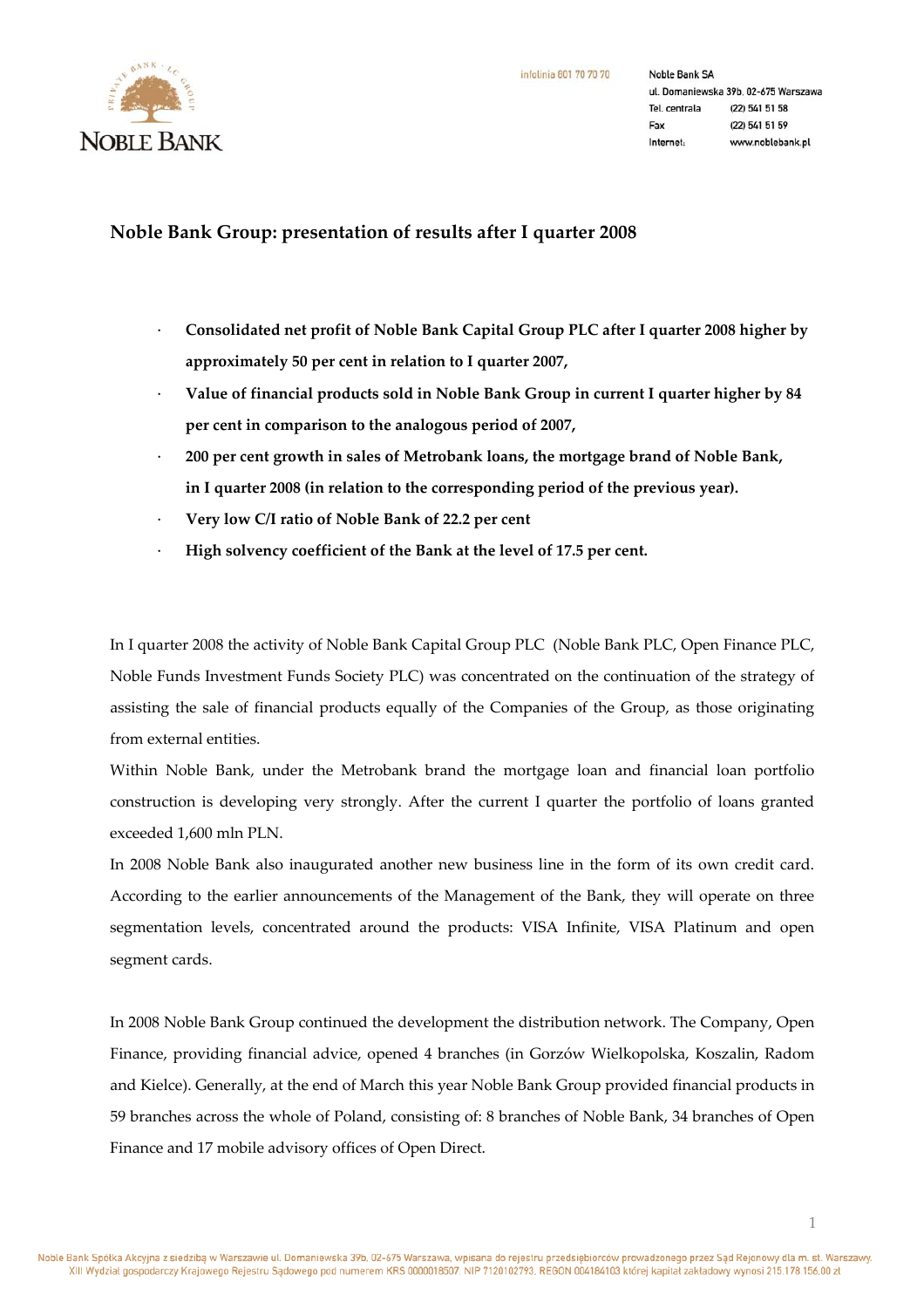

**Noble Bank SA** ul. Domaniewska 39b, 02-675 Warszawa Tel. centrala (22) 541 51 58 Fax (22) 541 51 59 www.noblebank.pl Internet-

Noble Bank Group after the I quarter 2008 also noted an increase in sales in the main financial products segments – mortgage loans and investment products.

| <b>SALE OF FINANCIAL PRODUCTS IN NOBLE</b><br><b>BANK CAPITAL GROUP PLC</b> | I quarter<br>2008 | I quarter<br>2007 | Change:<br>I quarter '08 to<br>I quarter '07 |
|-----------------------------------------------------------------------------|-------------------|-------------------|----------------------------------------------|
| <b>MORTGAGE LOANS</b>                                                       |                   |                   |                                              |
| value of loans granted                                                      | $1,700$ mln PLN   | 1,100 mln PLN     | $+55%$                                       |
| <b>INVESTMENT PRODUCTS</b>                                                  |                   |                   |                                              |
| value of investment products sold                                           | 900 mln PLN       | 313 mln PLN       | $+188%$                                      |
| <b>TOTAL SALES</b>                                                          | 2,600 mln PLN     | 1,413 mln PLN     | $+84%$                                       |

**Value of sales of financial products in Noble Bank Capital Group PLC after I quarter 2008**

## **MOST IMPORTANT FINANCIAL RESULTS**

Consolidated net profit of Noble Bank Group after I quarter 2008 amounted to 37,143,000 PLN and was higher by 49 per cent than the results in the analogous period 2007, when the value of 25,001,000 PLN was reached.

Unit results (without consolidated exclusion, and in the case of Noble Funds TFI together with parts falling to minority shareholders) achieved for the first quarter of the current year by particular Companies included in the consolidation are presented as follows:

- · **Noble Bank PLC** net profit to the sum of 58,515,000 PLN\*,
- · **Open Finance PLC** net profit to the sum of 8,442,000 PLN,
- · **Noble Funds TFI PLC** net profit to the sum of 4,149,000 PLN.

\* With regard to the dividend received from the dependent Company Open Finance PLC to the sum of 30,000,000 PLN.

In I quarter 2008 the result for the banking operations of Noble Bank Capital Group PLC amounted to 77,080,000 PLN and increased by 86 per cent in relation to I quarter 2007 and by 19 per cent in relation to IV quarter 2007. Income from interest and income from commissions and fees in I quarter of the current year grew in comparison to the analogous period of the year 2007 by 109 per cent that is by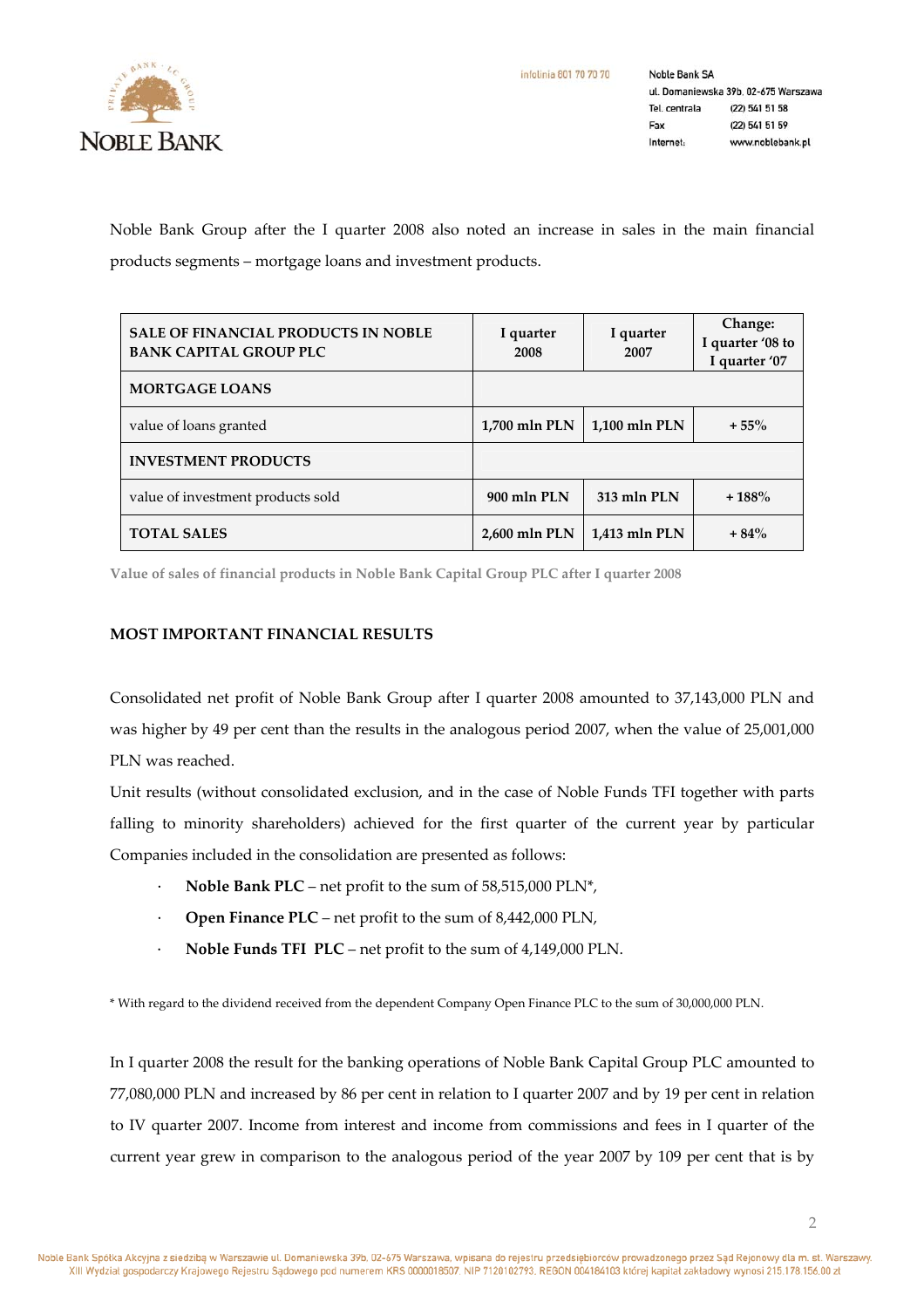**NOBLE BANK** 

**Noble Bank SA** ul. Domaniewska 39b, 02-675 Warszawa Tel. centrala (22) 541 51 58 Fax (22) 541 51 59 www.noblebank.pl Internet:

40,488,000 PLN, reaching the level of 84,549,000 PLN. This increase occurred as a result of the rapid growth of sales simultaneously in all relevant Companies of the Group: Open Finance PLC, Noble Funds TFI PLC and Noble Bank SA.

The result due to interest, counted as income due to interest, result of financial instruments assessed at fair values – interest result, reduced by costs due to interest – mounted after I quarter 2008 to 14,205,000 PLN, while in IV quarter 2007 it amounted to 10,208,000 PLN, whereas in I quarter 2007 it amounted to 5,794,000 PLN.

The main positions of the results account, having an effect on the results achieved, the commission income from financial mediation, interest income from mortgage loans and the result from exchange positions. Income due to fees and commissions obtained in I quarter 2008 amounted to 48,323,000 PLN, whereas in the analogous period of 2007 they reached the value of 35,318,000 PLN. The result from exchange positions, obtained in I quarter 2008, amounted to 20,784,000 PLN, while in the similar period the previous year it amounted to 4,498,000 PLN. In turn interest income of the Group in I quarter 2008 reached the level of 36,226,000 PLN, in comparison to the 8,743,000 PLN achieved in the analogous period of the previous year.

Viewed as segments, the division of the consolidated result (without exclusion of the result falling to minority shareholders) the sum of 38,388,000 PLN is presented as follows:

- · **banking:** 24,227,000 PLN (63 per cent share),
- · **financial mediation:** 9,614,000 PLN (25 per cent share),
- · **management of assets and funds:** 4,547,000 PLN (12 per cent share).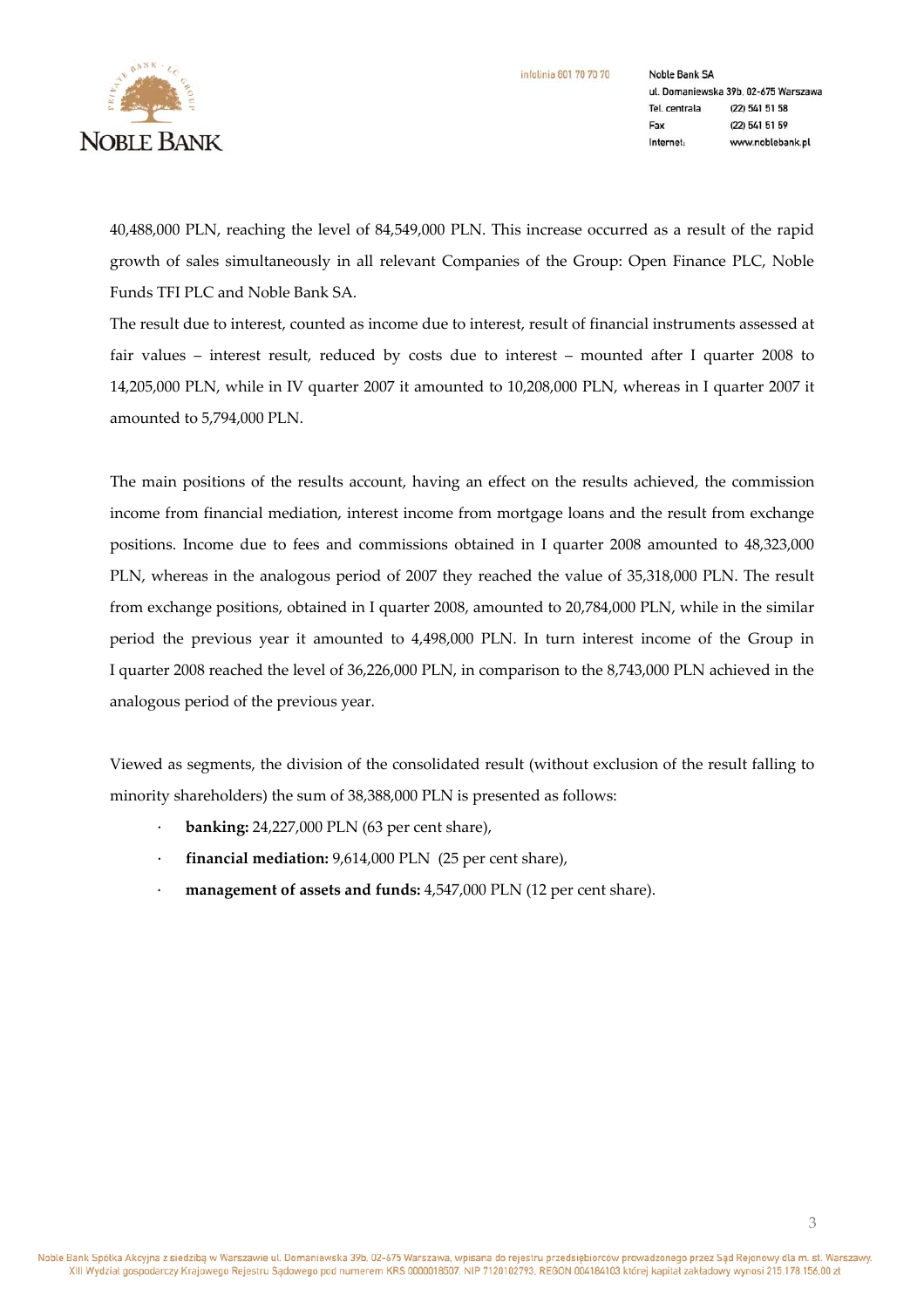

Noble Bank SA ul. Domaniewska 39b, 02-675 Warszawa Tel. centrala (22) 541 51 58 Fax (22) 541 51 59 Internet: www.noblebank.pl

| CONSOLIDATED PROFIT AND LOSS ACCOUNT OF<br><b>NOBLE BANK CAPITAL GROUP PLC</b>                         | I quarter<br>2008 | I quarter<br>2007 | Change:<br>I quarter '08<br>to I quart. '07 |
|--------------------------------------------------------------------------------------------------------|-------------------|-------------------|---------------------------------------------|
|                                                                                                        | 000 PLN           | 000 PLN           | $\frac{0}{0}$                               |
| Results due to interest and interest result on financial<br>instruments                                | 14, 205           | 5,794             | 145%                                        |
| Result due to commissions and fees                                                                     | 42, 217           | 30,748            | 37%                                         |
| Result for financial instruments                                                                       | $-126$            | 378               | $-133%$                                     |
| Result from exchange positions                                                                         | 20,784            | 4, 498            | 362%                                        |
|                                                                                                        |                   |                   |                                             |
| <b>Result from banking operations</b>                                                                  | 77,080            | 41, 418           | 86%                                         |
| Result for remaining operational income /costs and losses<br>on sale of shares in subordinate entities | 8,562             | 9,060             | $-5%$                                       |
| General administrative costs                                                                           | $-35,048$         | $-27,848$         | 26%                                         |
| Result due to actualisation write-offs due to loss of values<br>of loans, borrowing and leasing dues   | $-3,992$          | 4, 125            | $-197%$                                     |
|                                                                                                        |                   |                   |                                             |
| Gross profit                                                                                           | 46,602            | 26,755            | <b>74%</b>                                  |
| Income tax                                                                                             | $-8, 214$         | $-1,754$          | 368%                                        |
|                                                                                                        |                   |                   |                                             |
| Net profit                                                                                             | 38, 388           | 25,001            | 54%                                         |
|                                                                                                        |                   |                   |                                             |
| Net profit ascribed to shareholders of dominant unit                                                   | 37, 143           | 25,001            | 49%                                         |
|                                                                                                        |                   |                   |                                             |
| Net profit ascribed to minority shareholders                                                           | 1, 245            | $\bf{0}$          |                                             |

**Key positions in consolidated results account of Noble Bank Group after I quarter 2008**

After I quarter 2008 the operational efficiency indicators of the Bank also look very good:

- · **ROE**\* amounted to 28 per cent (28 percent taken annually),
- · **ROA**\* amounted to 5.1 per cent,
- · **C/I for Noble Bank** amounted to 22.2 per cent,
- · **C/I for Noble Bank Group** amounted to 40.9 per cent.

\* taken annually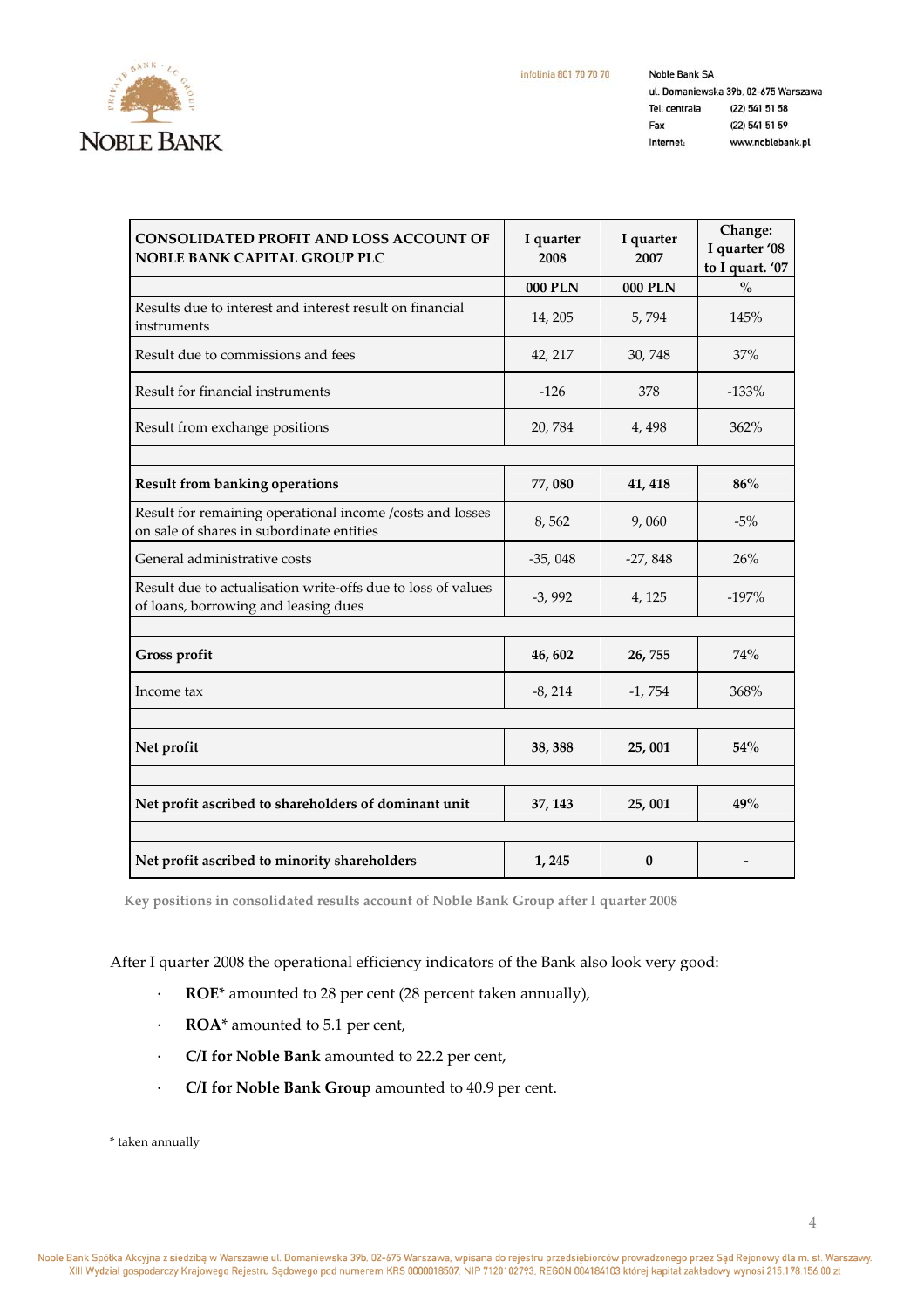

**Noble Bank SA** ul. Domaniewska 39b, 02-675 Warszawa Tel. centrala (22) 541 51 58 Fax (22) 541 51 59 Internet: www.noblebank.pl

## **MOST IMPORTANT INFORMATION CONCERNING THE COMPANIES OF THE GROUP**

## **Noble Bank PLC**

In the perspective of the whole Group, the portfolio of client assets under the control of the management of Group companies at the end of I quarter 2008 reached the sum of approximately 3,500,000,000 PLN. In the area of private banking alone, Noble Bank successively gained additional Clients at the rate of about 200 monthly, due to which after the first quarter of the current year their number exceeded 3000. In the longer perspective, the development of unique structure deposits, with new subscribers appearing each month has strategic significance for the Bank. In the first quarter the sale of these products reached a level of over 100,000,000 PLN in ten product editions. To the undoubted successes of I quarter of the current year should also be counted the obtaining by the Bank of retail deposits to a sum exceeding 800 mln PLN, which constitutes a good basis for the continuation of discussions with Clients on the subject of successive investment products.

On the loan side, Noble Bank offering loans under the Metrobank brand, maintained the dynamic growth tempo of the loans portfolio with the balance of newly inaugurated loans in I quarter 2008 at the level of 420,000,000 PLN against 365,000,000 PLN in IV quarter 2007 (quarter on quarter growth of 15 per cent). In comparison to I quarter of the previous year (139,000,000 PLN) growth accounting year on year amounted to over 200 per cent. Equally relevant, the quality of the loan portfolio after over two years of the operations of the Bank in this area is maintained at a very satisfactory level of the balance of loans classified as lost at a level of 0.06 per cent of the loan portfolio.

## **Open Finance PLC**

Open Finance SA consequentially continues development of the distribution network, with the simultaneous, high growth dynamic of loan and investment products sales. The quarterly, unit net result of the Company increased by 24 per cent in comparison to IV quarter 2007 (correspondingly 8,400,000 PLN against 6,800,000 PLN). It is worth noting the increase in investment products sales viewed quarterly (first quarter 2008 against first quarter 2007) despite the diametrically different situations in capital markets in these periods.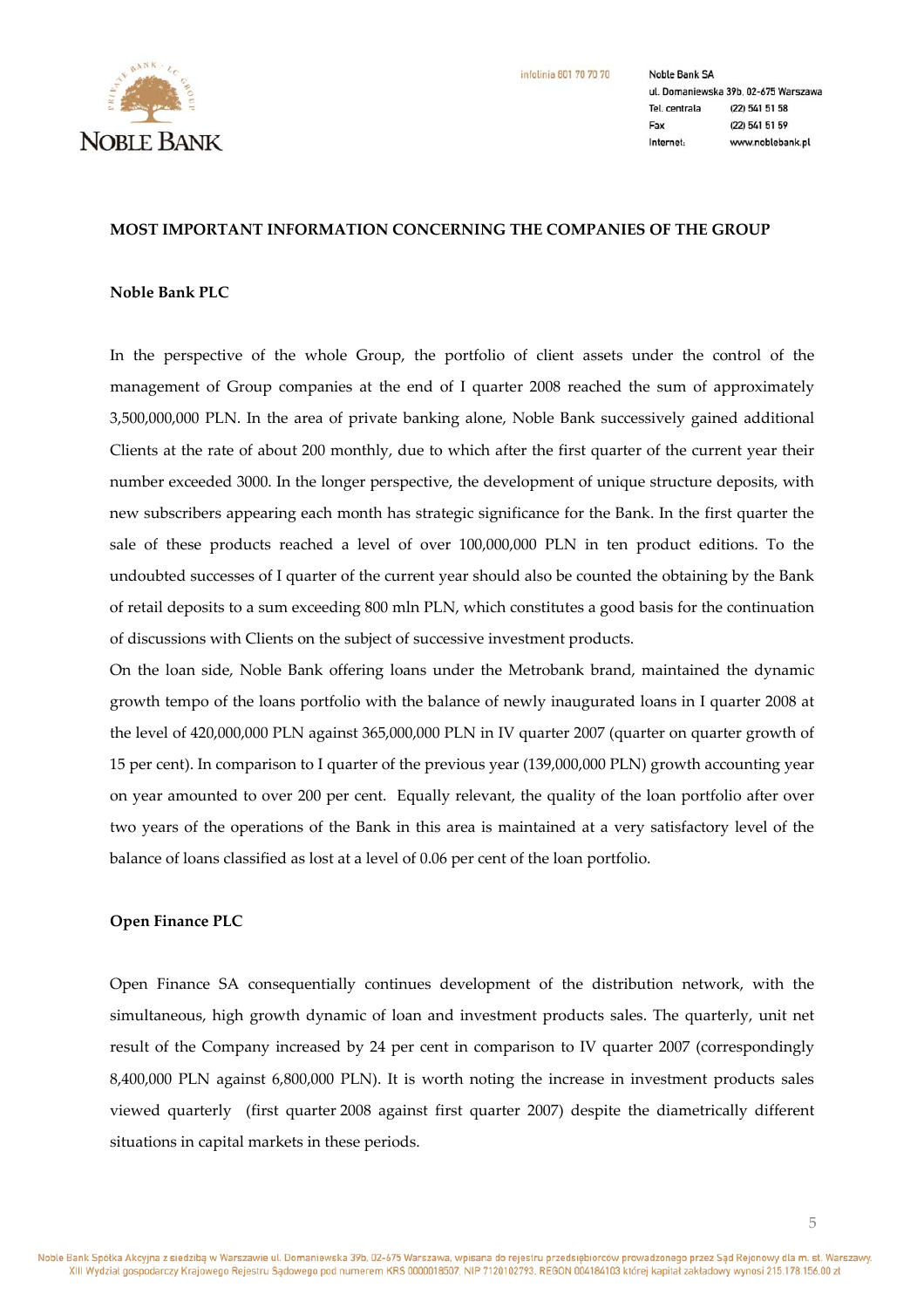

**Noble Bank SA** ul. Domaniewska 39b, 02-675 Warszawa Tel. centrala (22) 541 51 58 Fax (22) 541 51 59 www.noblebank.pl Internet:

# **Noble Funds TFI PLC**

Assets under the management of the Society on the 31<sup>st</sup> of March 2008 amounted to 1,145,274,000 PLN. The Company equally continues the development of the product range as the contribution to the consolidated results of the Group despite one of the worst quarters for capital markets in recent years. Unit net profit of Noble Funds TFI PLC in I quarter 2008 amounted to 4,100,000 PLN against 3,800,000 PLN (growth: 8 per cent) in IV quarter 2007. Comparison of the current result to I quarter 2007 is unjustified, with regard for the commencement of the operational activities of the Company being at the end of 2006.

The beginning of the year yielded the signing by Noble Funds TFI of successive distribution agreements with external partners. The greatest of these institutions till now – Aegon TU na Życie PLC and Skandia Życie TU PLC – were joined by BRE Private Banking and Dom Maklerski BZ WBK PLC among others. Successive strategic agreements are currently at the discussion stage.

New areas of development of Noble Funds TFI further successive creation of succeeding funds. After the inauguration at the beginning of the year of sub-fund Noble Fund Luxury, an application was made to the Financial Supervision Commission for consent for the innovative fund Noble Timing Fund. It should be added with satisfaction that against the background of the investment fund market in Poland, Noble Funds TFI was one of very few entities, which in the last couple of months reported additional inflows of net assets under management.

# **COMMENTARY ON THE RESULTS**

### **KRZYSZTOF SPYRA, Vice President of the Management Board of Noble Bank PLC**

2008 is for the majority of financial institutions a period of increased efforts regarding clients with the simultaneously somewhat weaker situation on capital and financial markets. Our aim is the continued, dynamic development of Noble Bank, with the simultaneous adaptation of strategy and product range to the challenges emerging from the markets, and the use of market niches for the development of business in new areas.

It is our ambition this year to maintain a three digit growth dynamic, equally in the area of structured investment products sales, in which we intend to achieve the leading position as also our own loan shares.